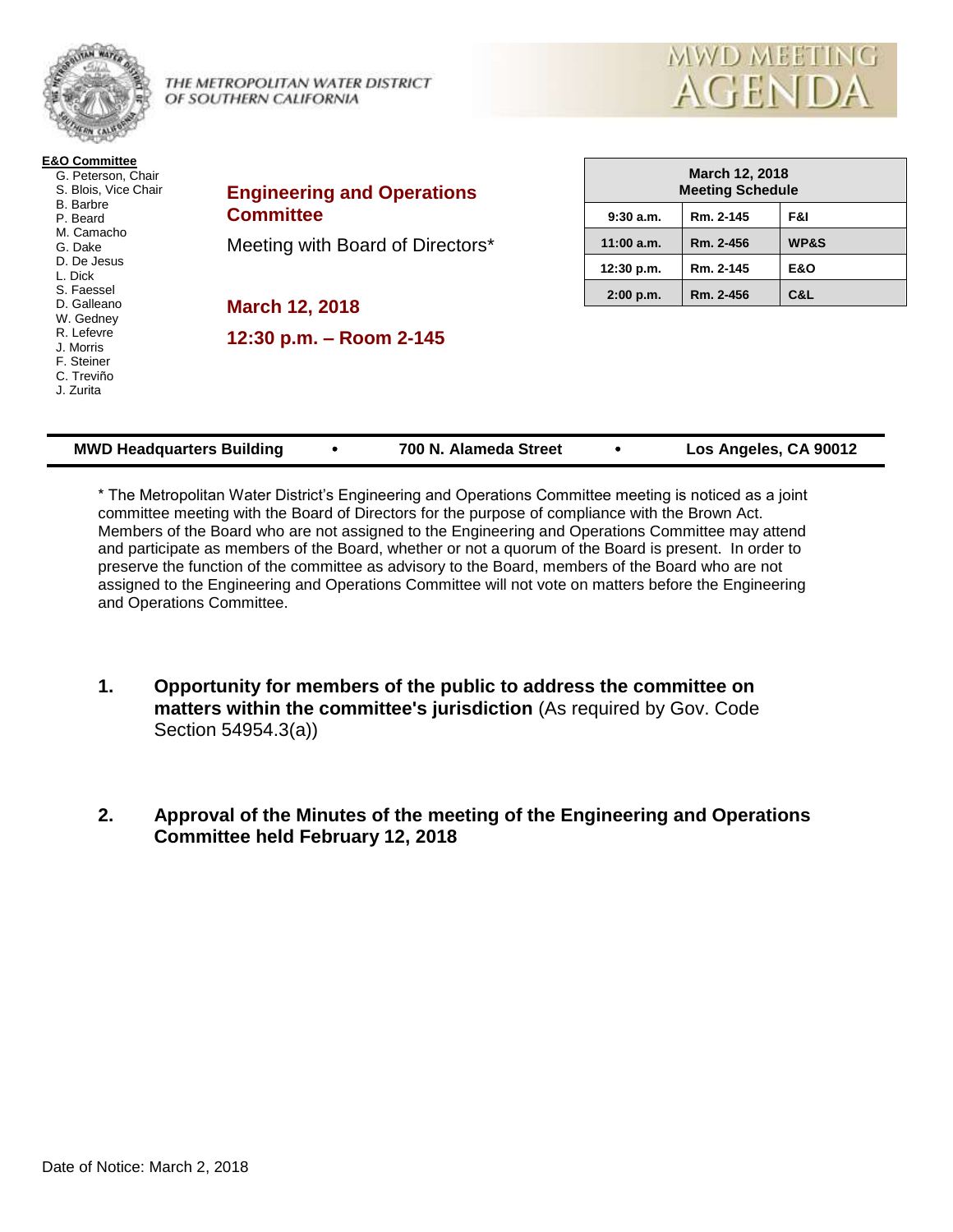# **3. CONSENT CALENDAR ITEMS — ACTION**

**7-1** Adopt CEQA determination and authorize agreement with the Mountains Recreation and Conservation Authority in an amount not to exceed \$1,121,000 for implementation of conservation actions and long-term management on mitigation lands in Soledad Canyon, Los Angeles County. (E&O)

#### **Recommendation:**

**Option #1:**

**Adopt CEQA determination as follows: Certify the Final Supplemental EIR for planned shutdown and inspection of the Foothill Feeder; adopt the FOF, the SOC, and the MMRP; and** 

- **a. Approve the Project for the purposes of CEQA; and**
- **b. Authorize an agreement with Mountains Recreation Conservation Authority for implementation of mitigation required by regulatory agency permits.**
- **7-2** Adopt CEQA determination and appropriate \$1.7 million; and authorize: (1) preliminary design of upgrades to the San Gabriel Tower on the Upper Feeder; and (2) agreement with Aspen Environmental Group in an amount not to exceed \$500,000 to provide environmental support (Appropriation No. 15441). (E&O)

### **Recommendation:**

**Option #1:**

**Adopt CEQA determination that the proposed action is categorically exempt, and**

- **a. Appropriate \$1.7 million;**
- **b. Authorize preliminary design of upgrades to the San Gabriel Tower on the Upper Feeder; and A**
- **c. Authorize agreement with Aspen Environmental Group in an amount not to exceed \$500,000 for environmental support.**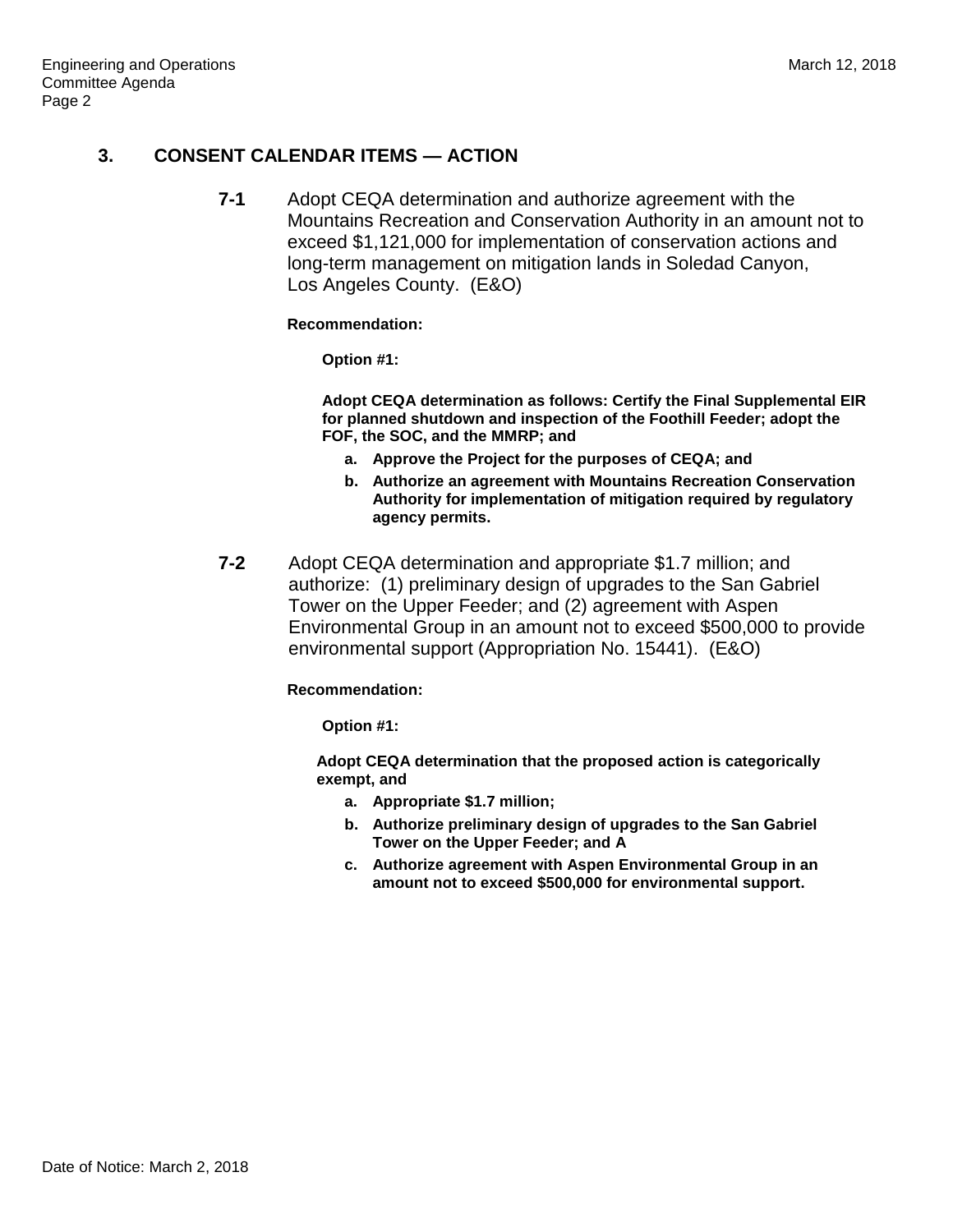# **4. OTHER BOARD ITEMS — ACTION**

**8-1** Adopt CEQA determination and appropriate \$12.4 million; award \$9,257,483 contract to R.I.C. Construction Company, Inc. to construct an operations and maintenance service center for the Orange County operating region; and authorize increase of \$170,000 to an agreement with La Cañada Design Group, for a new not-to-exceed total of \$517,000 (Appropriation No. 15480). (E&O)

#### **Recommendation:**

**Option #1:**

**Adopt the CEQA determination that the proposed action has been previously addressed in the certified 2016 Final Environmental Impact Report and related documentation, and that no further environmental analysis or documentation is required, and**

- **a. Appropriate \$12.4 million;**
- **b. Award \$9,257,483 contract to R.I.C. Construction Company, Inc. for construction of an operations and maintenance service center for the Orange County operating region; and**
- **c. Authorize increase of \$170,000 to an agreement with La Can͂ ada Design Group, for a new not-to-exceed total of \$517,000, for technical support during construction.**

# **5. BOARD INFORMATION ITEMS**

None

### **6. COMMITTEE ITEMS**

- a Annual Update on Seismic Resilience
- b. Update on Recycled Water
- c. Update on Security

**[Conference with Interim Metropolitan Security Manager Tomer Benito or designated agent on threats to public services or facilities; to be heard in closed session pursuant to Gov. Code Section54957(a).]**